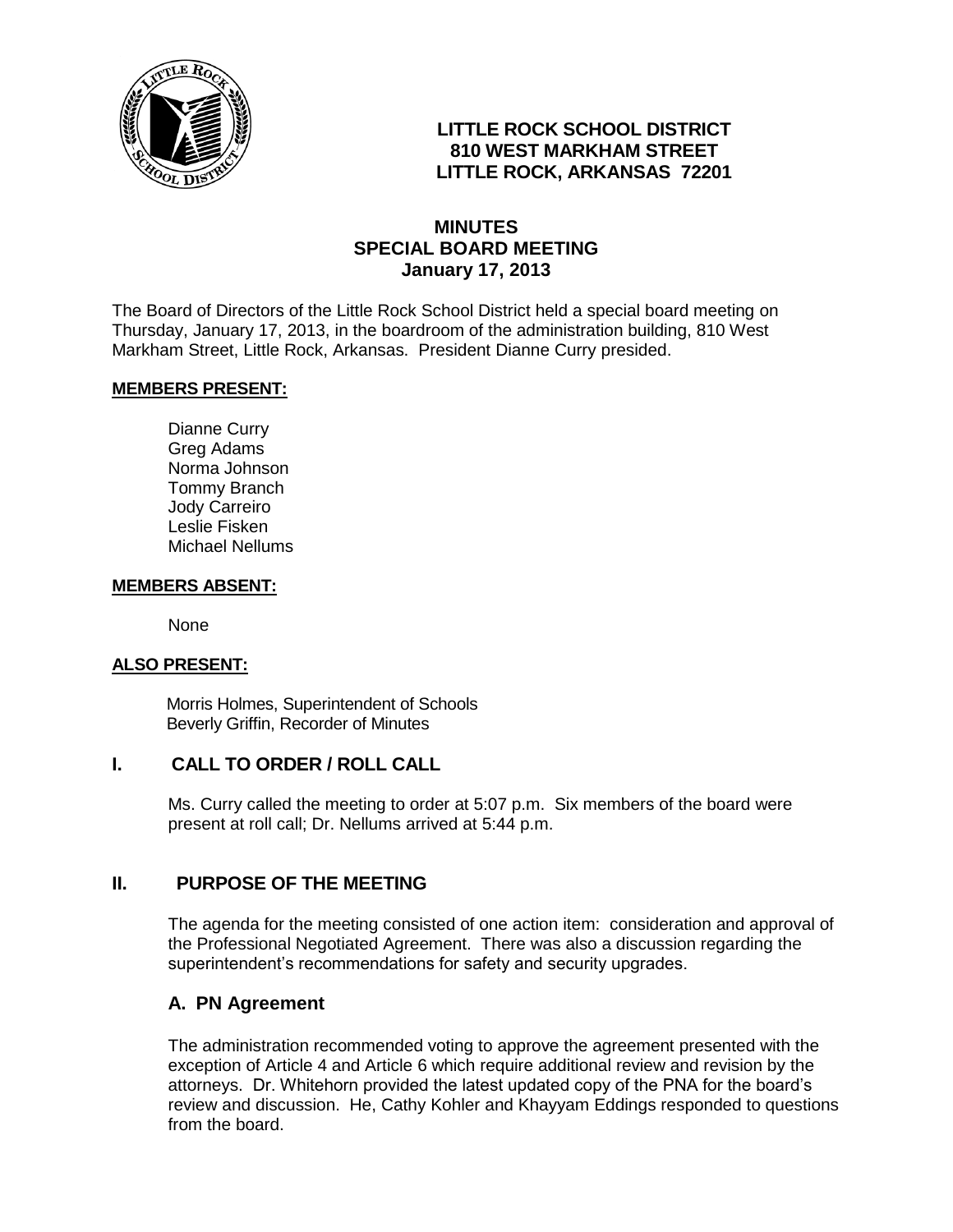Mr. Carreiro made a motion to approve the agreement as recommended, excluding Articles 4 and 6 for agreement and using the language in item 34E as read into the record. Ms. Johnson seconded the motion. Article 34E is related to Legal Counsel and reads:

*If criminal or civil proceedings are brought against a teacher alleging wrongful conduct arising out of his/her employment, the Board shall furnish legal counsel to defend in such proceedings and shall give support and other assistance to him/her as are necessary except in those cases where either the Board of Directors is the plaintiff in the case or the alleged actions of the teacher that prompted the proceedings are clearly not within the effective policies of the School System or that violate the Arkansas Department of Education Code of Ethics, the Little Rock School District policy or state, federal or local law.*

During discussion, Ms. Fisken objected to the provisions in the agreement pertaining to removing records from personnel files. She asked for her objection to be made part of the record.

Dr. Nellums expressed concern that the attorneys are not involved in the drafting of the professional negotiated agreement from the beginning. He asked if that could be done in the future.

After questions and discussion, the motion to approve **carried unanimously**.

### **B. Worksession – Safety & Security**

Dr. Holmes introduced Safety & Security Director Bobby Jones and prefaced the presentation to be made by some of the district's building principals. Mr. Burton introduced secondary principals for a discussion and review of their requests for upgrades to their building security. Mr. Bailey briefly provided the financial impact of the requests being presented.

Nancy Rousseau, principal of Central High School, Rhonda Hall, principal of Mabelvale Middle School, and Suzanne Ross, principal of Pulaski Heights Middle School, were present to review the security improvement they would like to see in their buildings. All secondary schools have submitted requests for security enhancements including additional security personnel, upgrades to camera systems, key card locks for entry, security fencing and gates on parking lots, and intercom system improvements.

Dr. Sadie Mitchell introduced elementary principals Barbara Anderson, Darian Smith, and Shoutelle Richardson. Ms. Anderson discussed the additional precautions being implemented at Roberts Elementary in the way of staff awareness. Mr. Smith reported the additional resources which have been provided over the past few years at Mabelvale Elementary which have resulted in better traffic control and better security in supervision of students. Ms. Richardson discussed the need for safety enhancements at Chicot Elementary.

Bobby Jones, Director of Safety & Security, discussed his recommendation for firearms training and certification for school based security officers to be placed at all school buildings which don't have an armed police officer.